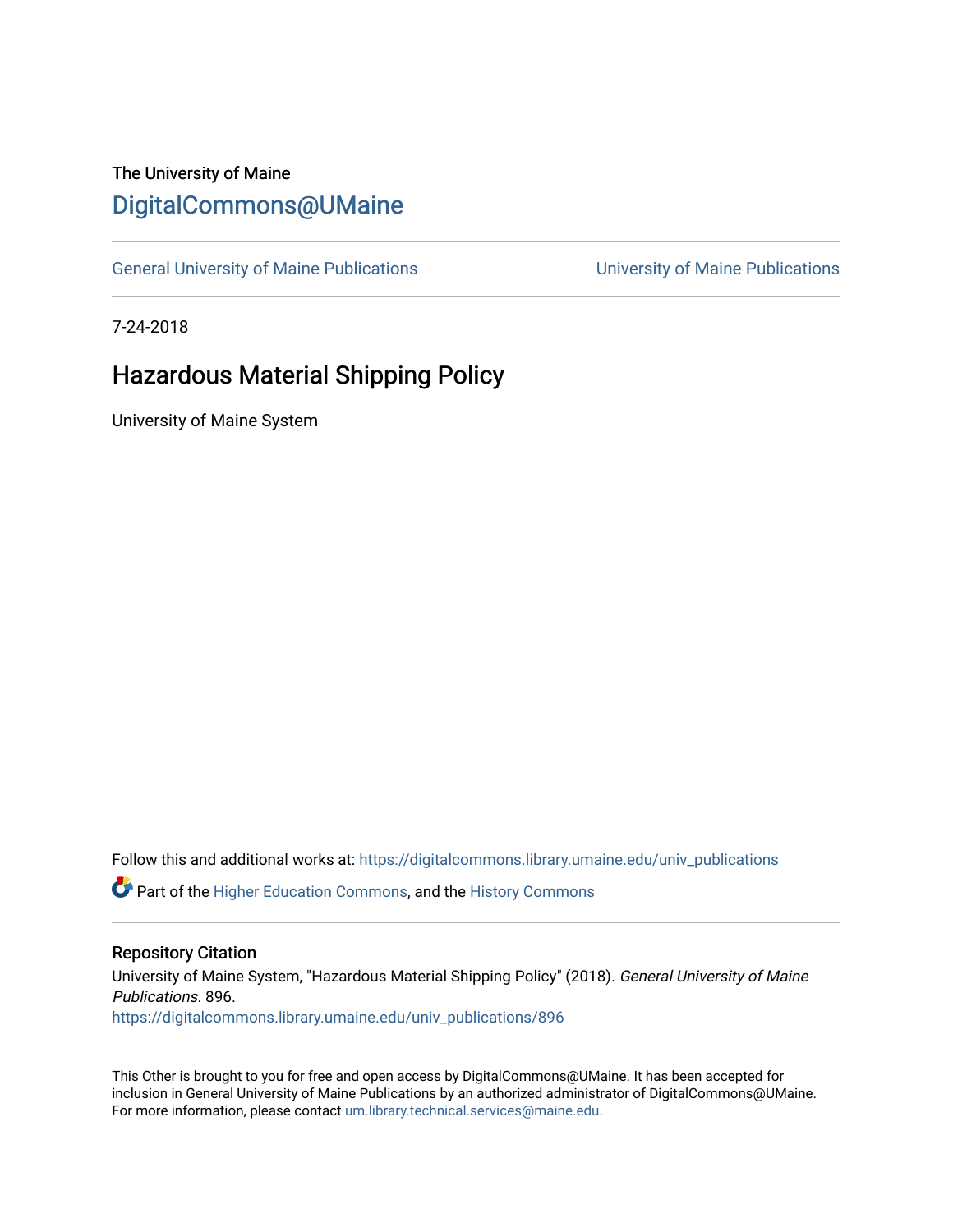### Hazardous Material Shipping Policy

#### General

The transportation or shipment (by motor vehicle, rail, aircraft, or vessel) of hazardous wastes, hazardous substances, or marine pollutants is regulated by the U.S. Department of Transportation (DOT). Although these regulations do not directly affect the health or safety of employees at the University of Maine, fines for improperly packaged or labeled containers run in the thousands of dollars per offence.

The DOT requires that all hazardous material shipments, under their jurisdiction, must be packaged, labeled, and described in accordance with the regulations found in 49 CFR. These regulations also require that employees who ship or receive hazardous materials be trained so that they fully understand and comply with the requirements.

#### Regulatory Guidance

- U.S. Department of Transportation (DOT), 49 CFR Parts 171-177.
- International Air Transit Association (IATA) Dangerous Goods Regulations.

#### **Requirements**

All hazardous material shipments must be properly packaged in containers meeting DOT/IATA specifications. Packages must be marked with the proper shipping name and identification numbers, and must be labeled with appropriate warning labels. Containers must be packaged under the direct supervision of a properly trained employee.

All shipping papers must contain an approved shipping description and a certification that the materials are properly packaged and described and must receive approval to include the University's **24-hour emergency response phone number**. Prior approval is necessary to assure that current information is available in the event of a transportation emergency.

Shipments by air must comply with the IATA Dangerous Goods Regulations (IATA DGR) as well as all applicable DOT requirements. Shipments to foreign countries are often severely restricted, depending upon the city of destination, and must meet the requirements of all countries through which the shipment will proceed.

Any questions regarding the proper shipping of any hazardous material should be directed to UMS Safety Management (SM) before the material is packaged for shipment.

#### Training:

Any employee who in the course of employment directly affects hazardous materials transportation safety is required to have training on the specific requirements of 49 CFR 171-177 (DOT) and the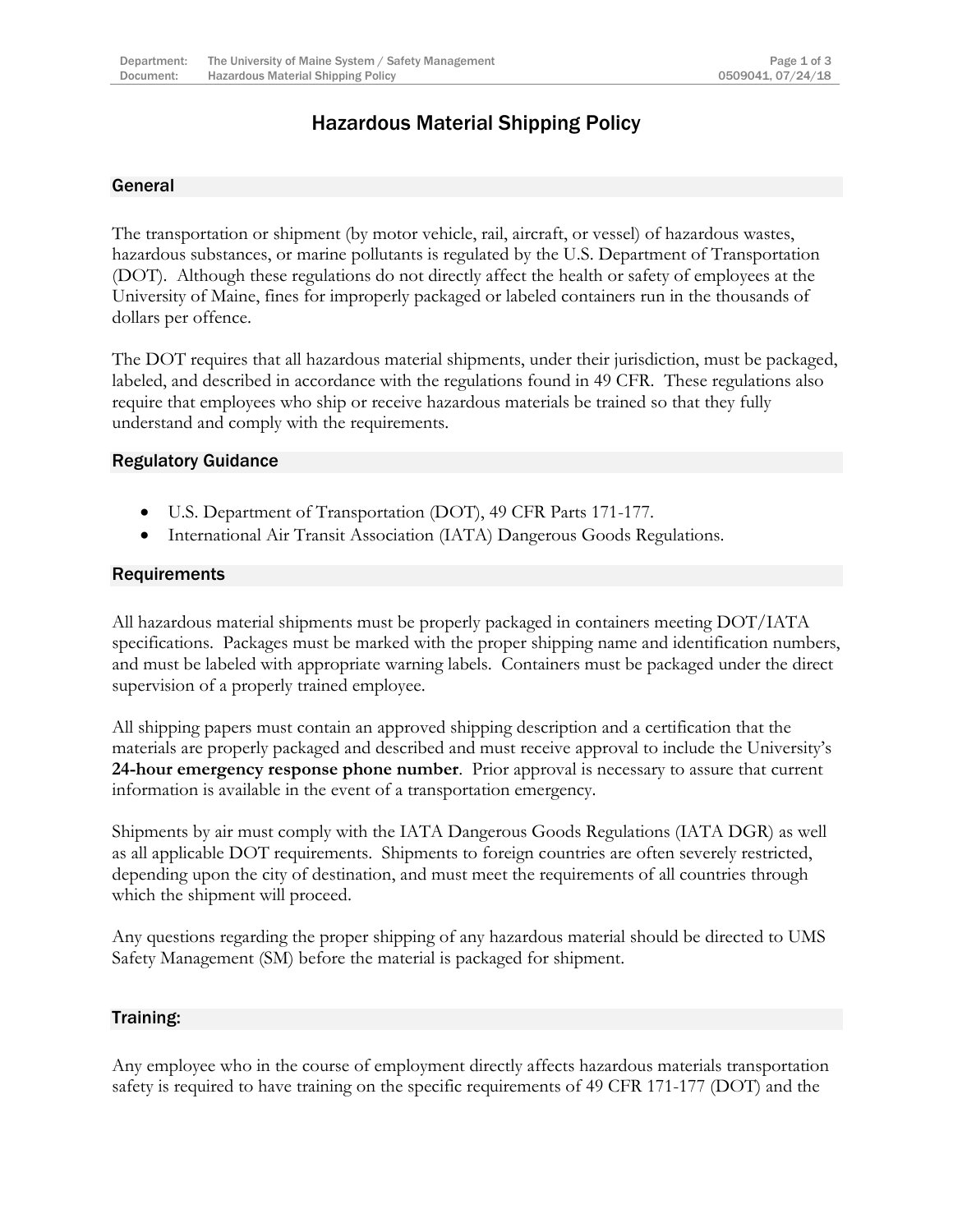IATA DGR where they pertain to the functions performed by the employee. This includes any individual who during the course of employment:

- 1. Loads, unloads, or handles shipments of hazardous materials;
- 2. Prepares packages of hazardous materials for transportation;
- 3. Is responsible for the safety of the transportation of hazardous materials;
- 4. Operates a vehicle used to transport hazardous materials;
- 5. Reconditions or test containers, drums, and packages used in the transportation of hazardous materials.

Training must include each of the following, as appropriate:

- 1. General Awareness Training should be provided to all employees to ensure that they are aware of the regulatory requirements and able to recognize hazardous material labels.
- 2. Function-Specific Training must be provided to employees who package, load, or otherwise prepare hazardous materials for shipment. The training is tailored to the specific functions performed by the employee, such as labeling containers or preparing shipping papers.
- 3. Safety Training must be provided to employees who ship or receive hazardous materials. This training ensures that hazmat employees are aware of emergency response procedures, measures to protect themselves from hazardous materials exposures, and accident prevention measures.
- 4. Driver Training to ensure that drivers who transport hazardous materials are trained in the proper operation and loading requirements of the vehicles that they use.

Retraining must be conducted every two years for IATA requirements and every three years for DOT regulations. Retraining must also be conducted whenever there is a change in the regulations or duties of the employee that may affect transportation safety.

#### Responsibilities

**UMS Safety Management (SM)** is responsible for the packaging, manifesting, and shipping of hazardous wastes generated by the University of Maine. Safety Management also provides assistance for other departments that prepare shipments of hazardous materials and will approve and sign manifests, bills of laden and air way bills as required.

**Departments** are responsible for ensuring that any employees responsible for the packaging, marking, labeling, or loading of hazardous materials are trained in accordance with DOT and IATA regulations, as appropriate.

#### **Definitions**

**Emergency Response Phone Number:** A phone manned 24 hours per day by a person or persons knowledgeable (or having immediate access to a person knowledgeable) in emergency response procedures and the hazards of the material being shipped.